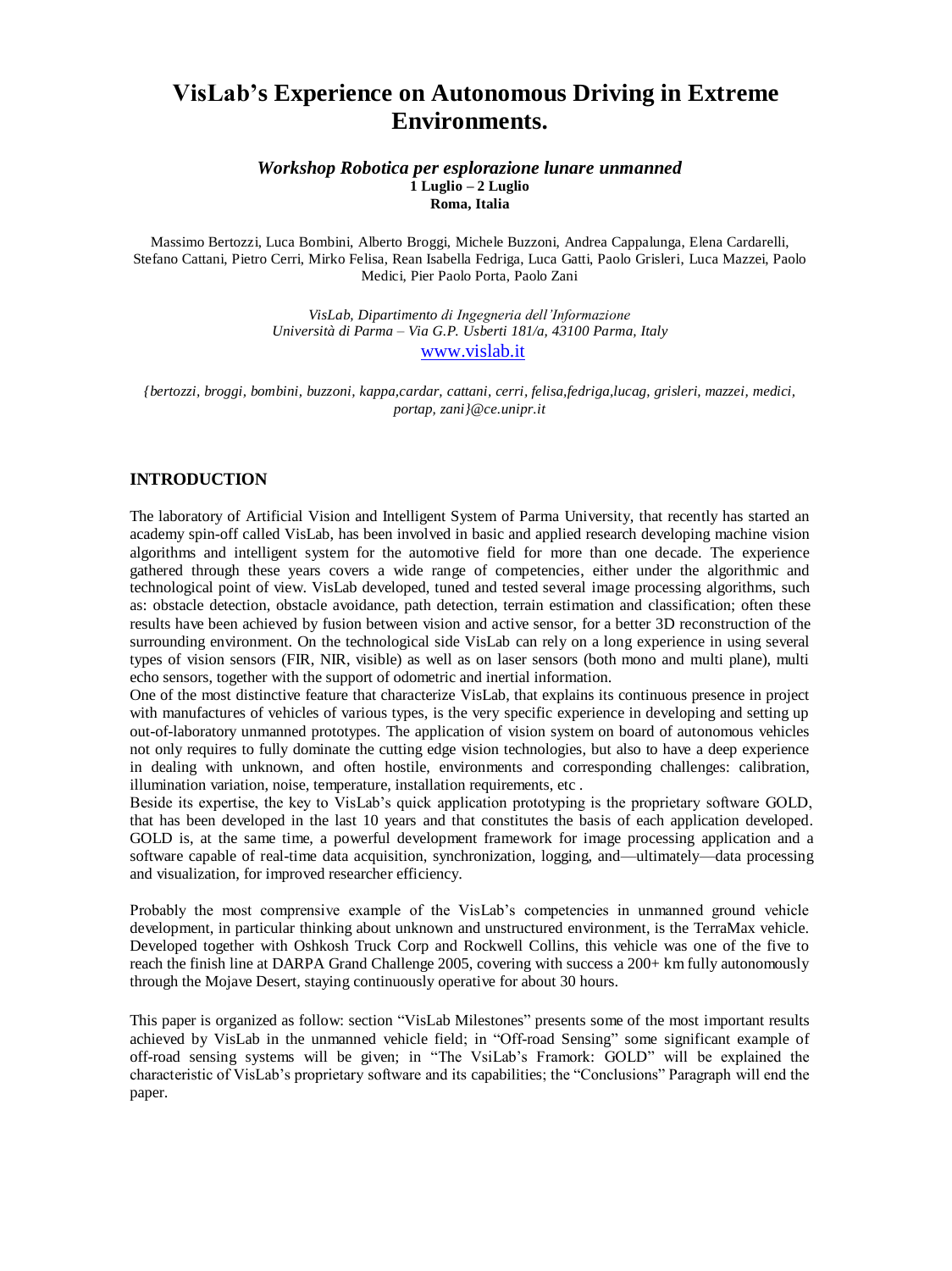# **VISLAB MILESTONES**

VisLab has been working on unmanned ground vehicles for more than a decade, both in urban and off-road environment. In this Paragraph some examples on these applications will be presented, starting with the debut on the unmanned vehicle scene with ARGO, and then focusing primarily on the most significant results achieved on off-road/unstructured environment.

# **The ARGO vehicle.**

ARGO [1] was one of the first prototypes to demonstrate autonomous driving capabilities on public roads. It integrated the main results of the preceding few years' research conducted on the algorithms and the architectures for vision-based automatic road-vehicle guidance.

VisLab had been developing, testing, and tuning several solutions for autonomous navigation, particularly for the basic obstacle- and lane detection functionalities. Stereo vision was used to detect and localize obstacles on the road, while the processing of a single monocular image allowed extraction of road geometry in front of the vehicle. The two functionalities shared the same underlying approach: inverse-perspective mapping (IPM) to remove the perspective effect from the acquired image. Lane detection was performed through extraction of specific image features, followed by the use of lane-marking models. Applying IPM to stereo images, in conjunction with a priori knowledge of the road shape, let researchers compute the free space and detect generic obstacles through a simple match with a model representing the environment without obstacles.



Fig. 1. The ARGO vehicle

The researchers assessed the vehicle's autonomous capabilities during the 1998 thousand-mile MilleMiglia in Automatico Tour. In this test, ARGO drove itself autonomously along the Italian highway network, passing through flat and hilly regions, including viaducts and tunnels, and quickly varying road scenarios with changing weather conditions and intense traffic. The system demonstrated high robustness with respect to horizontal road signs, guardrails, forks, junctions, highway exits, and heavy traffic conditions.

## **The RAS project.**

With RAS, one of the first efforts toward automating driving functionalities in extreme environments, VisLab tested a snow cat's automatic maneuvering performance during Italian scientific missions to the South Pole.

The project, funded by the national agency for the energy and the environment (ENEA, Ente per le Nuove tecnologie, l'Energia e l'Ambiente), aimed to apply artificial vision to the autonomous driving of a platoon of snow cats (Fig. 2) used to transport people and goods in Antarctica [2]. The final goal was to develop a vehicle that could automatically follow a leader vehicle. Since ice cracks can make it dangerous to deviate even slightly from the driving path, researchers selected vision as the sensing capability that could deliver the most precise performance in localizing tracks the previous vehicle left.

Antarctica presents extreme environmental conditions that make this application challenging and far different from driving unmanned vehicles on highways or urban roads. We considered several approaches and developed specific filters to cope with problems typical of this environment: very low temperatures, possible snowstorms, high brightness, low contrast, sharp shadows, direct sunlight and reflections, absence of ground reference, or unknown terrain slope.

The automotive research group's experience suggested the approach we used to solve the artificial vision problem. We preferred a simple method that we could easily use with the snow cat's simple processing engine.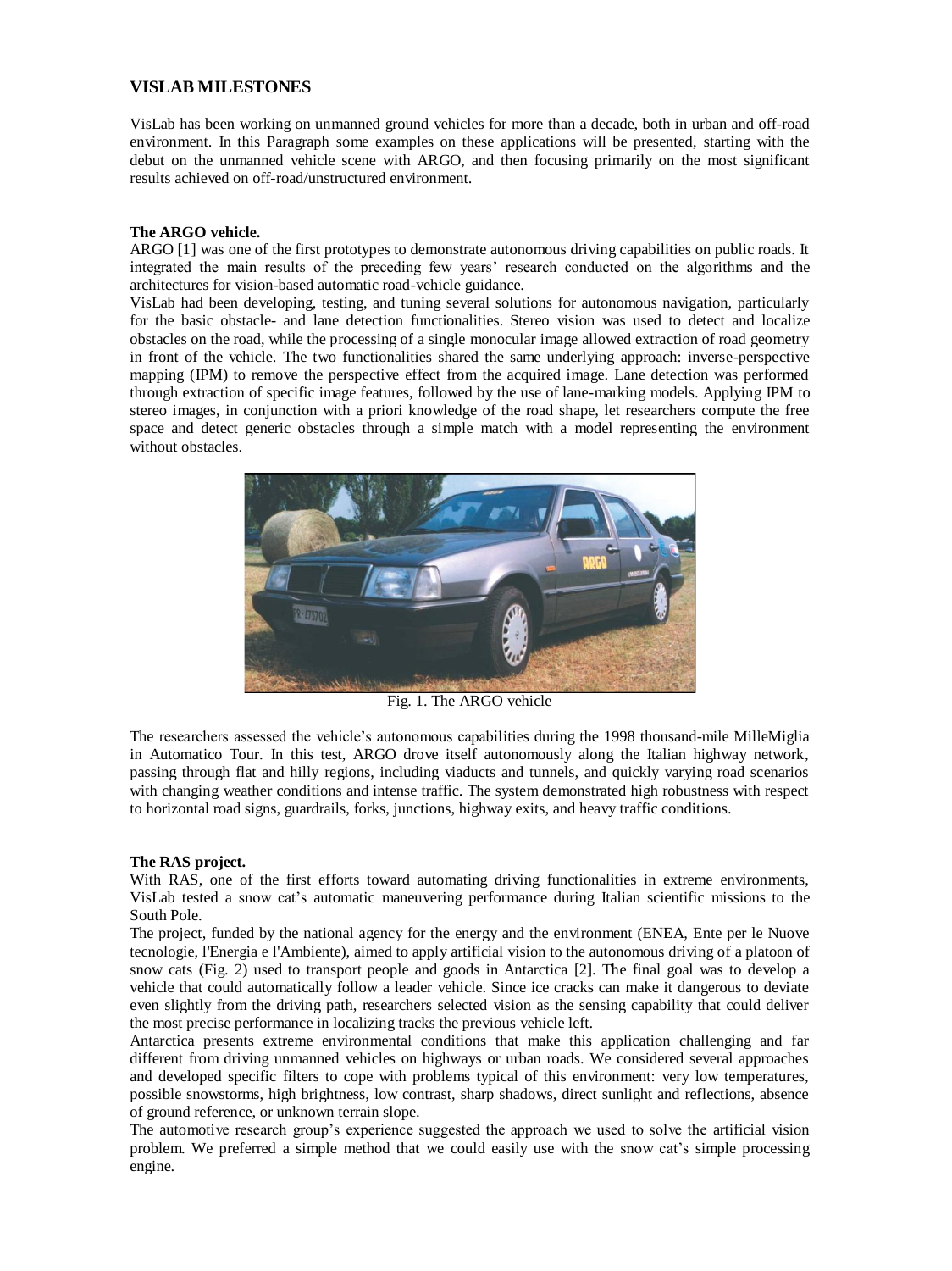Following the approach that drove development of the pioneer prototypes, we considered alternative strategies to evaluate different algorithmic solutions. The first solution we investigated was based on traditional feature extraction techniques and exploited available libraries and previously developed experience. We also tested an innovative approach based on an evolutionary technique. The second solution confirmed the applicability to vision for vehicles of this emerging technique, which still constitutes a hot research topic. We demonstrated the vehicle on a test site in the Italian Alps and in real environmental conditions in Antarctica. Track detection succeeded in different situations even in the presence of noisy or critical conditions such as shadows, sun reflections, unknown terrain slope, and dark objects (Fig. 3).





Fig. 2. The Snow cat used as test-bed Fig. 3. Successful track detection in challenging conditions

# **The DARPA Grand Challenge 2005: TerraMax vehicle**

In the recent years the military is demonstrating a renewed interest in autonomous vehicles. For example, the US Department of Defense plans to automate one-third of ground military forces by 2015. In addition, DARPA organized the 2004 and 2005 Grand Challenges, two long races for autonomous ground vehicles. DARPA offered a \$1 million prize to the winner of the 2004 Grand Challenge and \$2 million to the 2005 winner to boost the development and fielding of autonomous robotic vehicles. The price was a winning idea, since much of the development was auto-financed or externally sponsored. DARPA's investment paid off in the teams' results. The 2004 race drew 100 teams, and the 2005 competition attracted 195. Moreover, DARPA let teams select their own sensing devices and technology, allowing the exploration of various solutions.



Fig 4. TerraMax concludes the 2005 DARPA Grand Challenge

VisLab, together with Oshkosh Truck Corp. and Rockwell Collins, developed and successfully fielded TerraMax (Fig. 4), an autonomous vehicle that reached the finish line of the 2005 DARPA Grand Challenge[3]. Taking place in the inhospitable Mojave Desert and requiring computing engines that could operate continuously without human intervention, the races forced teams to address reliability and performance in extreme environments. In particular, the races required systems that could perform in high temperatures and dusty conditions. Teams selected reliable sensors, placing them in positions where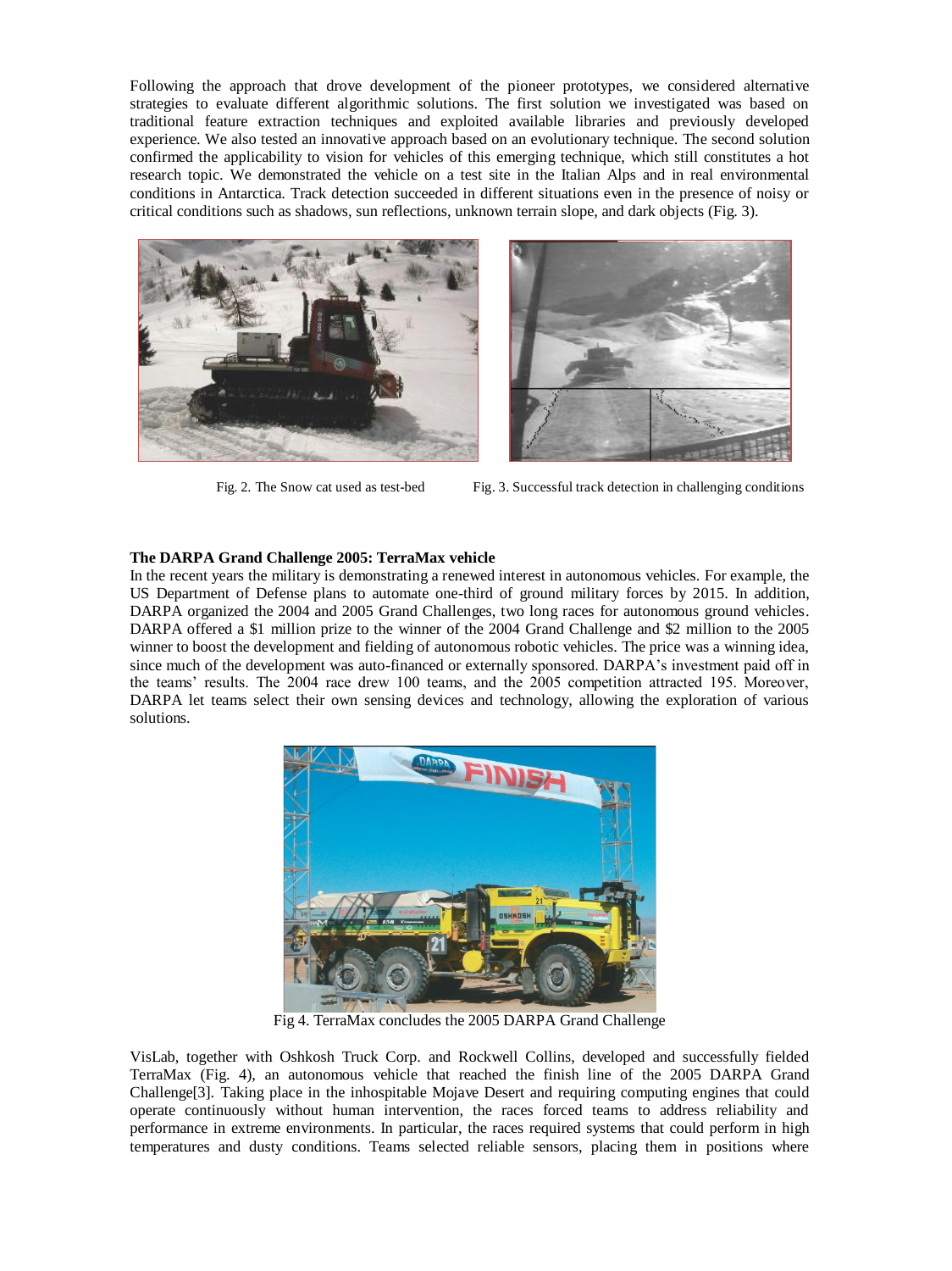accidents or rocks were less likely to damage them. The systems also required cleaning devices to keep sensors free of dust, water, mud, and other debris.

Five prototypes completed the 2005 race. The winning team, Stanford University's "Stanley," mainly used laser-scanner and GPS sensors. H1ghlander and Sandstorm employed a similar approach and technology; in addition to the information coming from onboard sensors, they also exploited a precise premission-planning strategy. The Kat-5 vehicle used lasers as primary sensors as well.

VisLab's vehicle TerraMax was one of the five to reach the finish line, and the only one relying primarily on vision.

## TerraMax at the Pentagon

Due to the outstanding result achieved by TerraMax the DARPA Grand Challenge 2005, the team was invited to present the results of its activities at the Pentagon, Washington DC, in December 2005.

## **The PLS vehicle.**

The TerraMax partners of Oshkosh Truck, Rockwell Collins, and University of Parma have demonstrated the scalability and portability of the autonomous technology by installing and operating the system on an Oshkosh palletized loading system (PLS).

The PLS is a 10x10 vehicle with a gross vehicle weight of 84 000 lb and is capable of delivering a 33 000 lb payload. The unmanned vehicle features an autonomous driving system which is identical to the one that was developed for TerraMax in 2005, and was successfully demonstrated at the Yuma Test Center in January 2006. The project was completed in approximately 75 days. Figure 5 shows the PLS vehicle during an autonomous run.



Fig 5. PLS operating autonomously near Barstow, California

#### **The DARPA Urban Challenge.**

After having seen five vehicles reaching the finish line in 2005, the Defense Advanced Research Project Agency (DARPA) moved its third-annual robot race Grand Challenge from the desert into a city environment, calling it Urban Challenge. The Urban Challenge features autonomous ground vehicles maneuvering in urban and sub-urban scenarios, where they had to execute merging into moving traffic, navigate traffic circles, negotiate busy intersections, avoid obstacles, follow lanes and handling parallel parking. Moving traffic was provided by several vehicles driven by professionals, as well as by the robots themselves, so robot-on- robot action was possible. Eighty-nine teams had applied to take part in the competition; DARPA accepted 35 of them, and only 11 were selected for the Final Event.

VisLab was involved in the 2007 DARPA event as a member of Team Oshkosh, developing the artificial vision system for the team's vehicle TerraMax [4]. The vision system is composed of 11 cameras, able to provide the following sensing information: lane/path detection, stop line detection, obstacle detection for straight driving and maneuvering, backward vehicle detection for possible lane changing, oncoming traffic detection when stopped at a stop line. The Vision coverage is shown in Figure 6.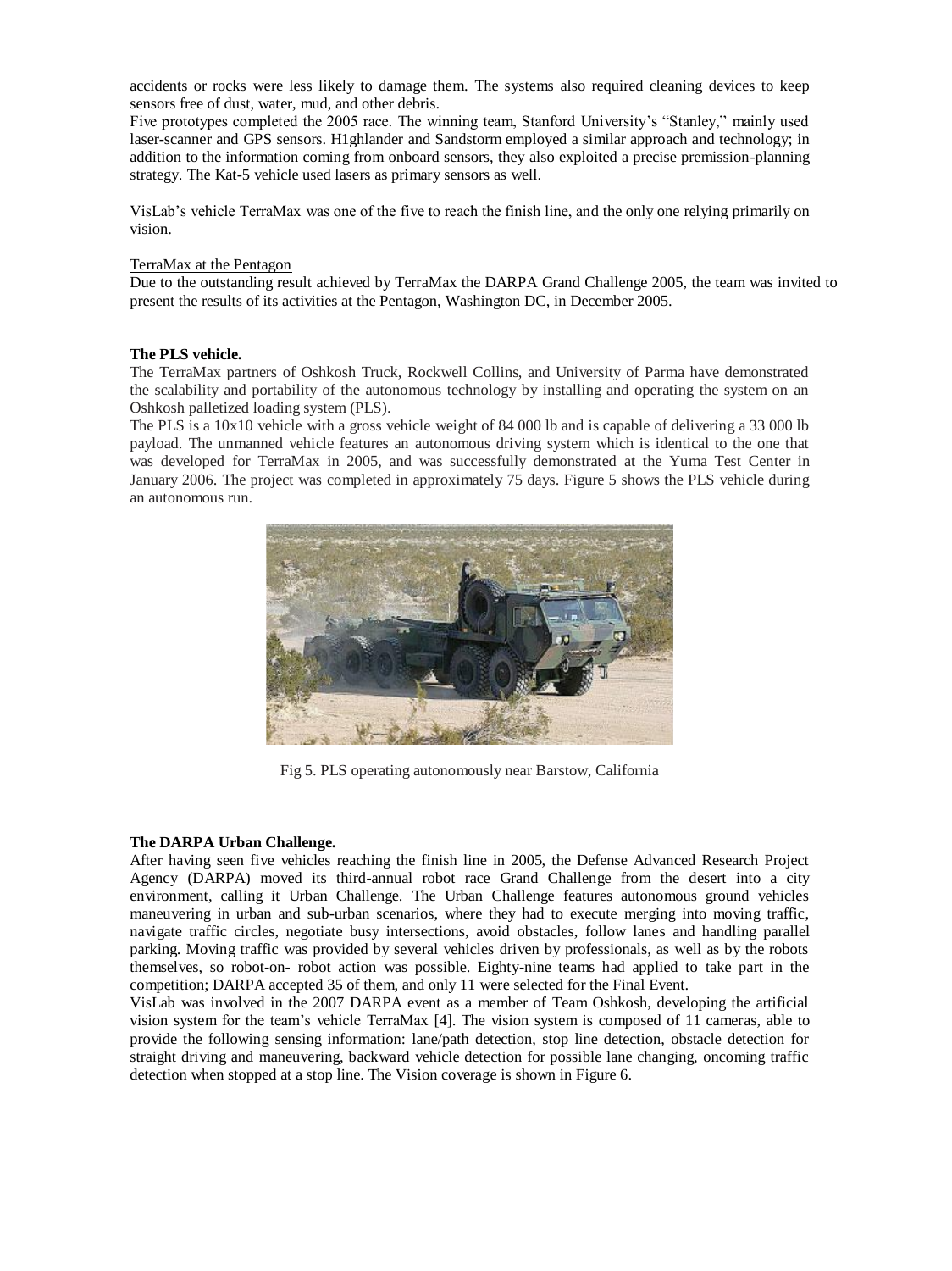

Fig. 6. Vision coverage of TerraMax (truck facing right). Systems displayed: Trinocular (orange) looking forward from 7 to 40 m, stereo front and stereo back (purple) monitoring a  $10\times10$  m area on the front of the truck and  $7\times5$  m in the back, Rearview (blue) monitoring up to 50 m behind the truck, and lateral (green) looking up to 130 m.

The vehicle is also equipped with three LIDARs, capable of providing a 4-planes scan of the surrounding environment. The sensors output both processed data (such as detected obstacles) and raw points: while the former is useful for the high-level path planner, the latter can be exploited to improve the performance of the various vision systems. Vision and LIDAR systems are complementary in many ways: for example, when performing a tridimensional reconstruction of the world LIDAR points offers a very accurate, yet sparse representation of the world, while vision provides dense, but less accurate measurements; some tasks, like lane and path detection, are also better accomplished through the use of vision.



Fig. 7. TerraMax at the Urban Challenge

Integrating the data coming from the two, TerraMax was able to sense its surroundings, understand situations, and react quickly; a service-based system architecture coupled with efficient path planning, trajectory algorithms and behavior modes ensures that sensor data is processed in a timely manner, while robust low level control and X-by-Wire components enable the vehicle to manage situations.

TerraMax, together with 10 other vehicles, after having successfully completed the National Qualification Event, participated to the DARPA Urban Challenge Final Race event in Victorville, California.

## **BRAiVE and the ERC-founded project.**

VisLab is undertaking highly innovative research within its European Research Council founded (ERC) project, whose topic is the development of an open standard for the perception and decision subsystems of intelligent vehicles. Currently, many commercial vehicles include sophisticated control devices like ABS, ESP, and others. These control equipments have been independently developed by car manufacturers and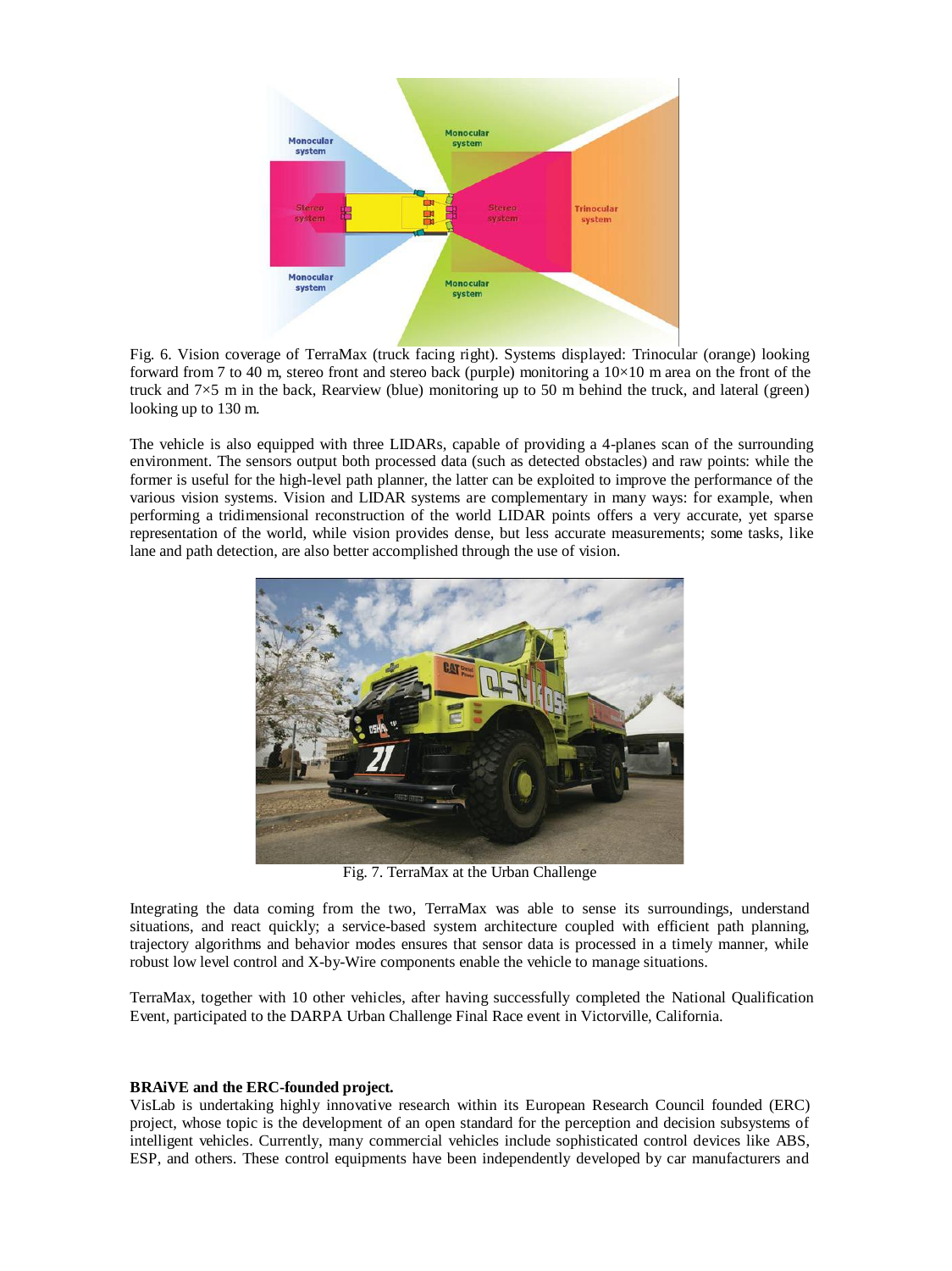suppliers. Generally, they also act independently, and are singularly tuned. Nevertheless, new methods to improve overall performance are currently under development, exploiting communication and cooperation of these devices: the recently introduced Unified Chassis Control (UCC) is an example. The deployment of the UCC in the mass market, requires to adapt and rethink all control subsystems to provide communication, data fusion, and an overall tuning: namely to integrate all of them together. From the car manufacturers and suppliers point of view, the introduction of the UCC requires the redesign of each single block (ABS, ESP, ...) meaning an additional financial effort, besides the obvious delay in reaching the market. Had a complete UCC architecture been defined well in advance with respect to the development of each single block, its implementation would have been straightforward, less costly, and would have reached the market earlier.

Perception and decision modules are in an earlier development stage than control ones: the advanced driver assistance systems that are currently available on the market are only basic ones (Lane Departure Warning, Blind Spot Monitoring, Automatic Cruise Control, Collision Mitigation), independently developed by different car manufacturers and suppliers. The state of the art of advanced driver assistance systems, in fact, has not yet defined a complete architecture that would allow to fuse together all these basic blocks and benefit from their integration. The availability of such architecture would allow to define a standard module interface so that the following research efforts could be more focused in providing modular systems, already engineered to fit into this architecture.

A new architecture, called Unified Perception & Decision Architecture (UPDA) [5], is the VisLab's answar to this problem. It will take as input all the data coming from the different perception modules, to fuse them, and to build a more sophisticated world model to be used in the following decision level. In doing this, a standard interface will be defined for each perception module, allowing different providers to integrate their own perception system into this standard architecture, thus boosting competition.



Fig. 8. BRAiVE

In order to develop these concepts, VisLab has set up a vehicle prototype (three more are expected for 2010) integrating various sensing technologies, called BRAiVE (BRAin-drIVE): used as the primary test bed for Advanced Driver Assistance Systems products, it is going to be also the development platform for what cancers UPDA and all the fully autonomous driving operations will be carried on for this porpoise. BRAiVE is equipped with 10 cameras, 4 laserscanners, 16 laser beams, GPS, IMU, and full X-by-wire for autonomous driving.

BRAiVE features the following intelligent capabilities:

- Crossing Asstance;
- $\bullet$ Overtaking Assistance;
- Obstacle and Pedestrian Detection;
- Lane ans Stop Detection / Lane Keeping
- $\bullet$ Parking Assistance;
- $\bullet$ Road Sign Detection;
- Stop and Go & Automatic Cruise Control.  $\bullet$

Detailed description of these functionality are available at [http://braive.vislab.it](http://braive.vislab.it/)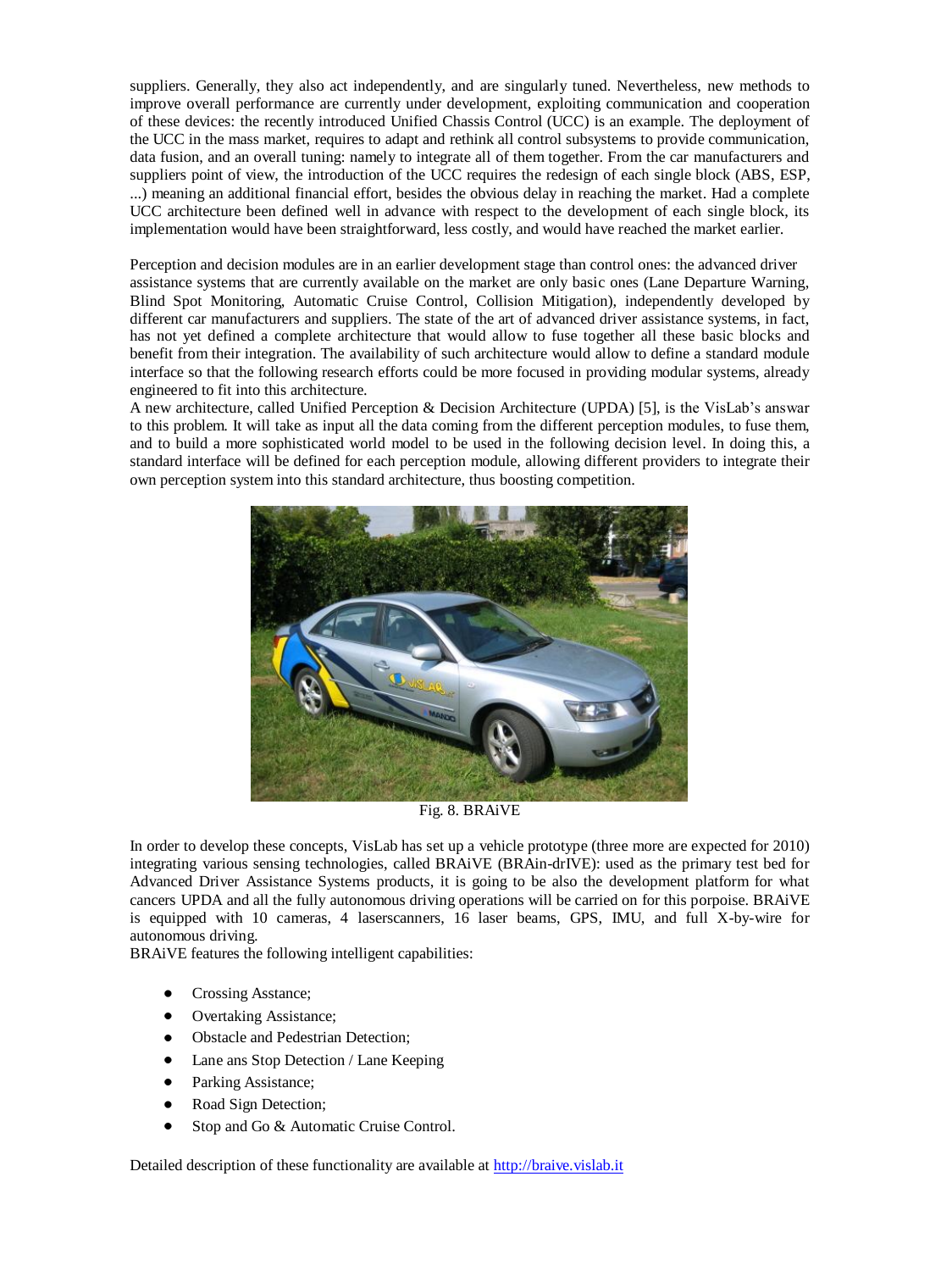BRAiVE has be on display at the last IEEE Intelligent Vehicles Symposium, June 3-5, in Xi'an, China. During this event, the new functionality called 'Stop & Go' has be demonstrated: BRAiVE is able to locate a generic vehicle in front, virtually hook it, and follow it. BRAiVE controls both speed (gas and brake) and steering in autonomous mode. This function is designed to help the driver in queue driving, and brings with it the advangate of improving fuel efficiency as well as providing the driver with a more relaxed driving task.

## **OFFROAD SENSISNG**

In this Section some specific examples of VisLab's vision based sensing system will be presented, again focusing mainly on the off-road application field.

## **Terrain estimation.**

When approaching an unknown environment, one of the most valuable information an unmanned vehicle may gather from its sensing suite is the terrain estimation. It is widely known that with stereo vision it is possible to obtain information about the 3D conformation of the visible scene. Exploiting this feature, VisLab algorithms can provide information about the terrain elevation, slope and drivability.

#### Stereo Slope Estimation

The first step toward a reliable slope estimation of the terrain in front of the vehicle is, typically, the V-Disparity computation: it consists in calculating the values of similarity (by a correlation measure), for different offset values (disparities), for each pair (left and right) of rows of the stereo images at the same height (*v* coordinate). This operation enables us to produce a 3D graphic structured as it can be seen in Figure 9: the abscissa axis plots the offset for which the correlation has been computed; the ordinates axis plots the image row number; the intensity value is used as a third dimension, and settled proportional to the measured correlation, obtaining an image called V-Disparity image (or correlation image) [6].



Fig. 9. V-Disparity image analysis in a non flat ground scene.

In general this approach requires a terrain with a prevailing slope, and the assumption that ground occupies the largest image part.

#### Monocular Terrain classification

Another useful information that vision can gather from images taken on front of the vehicle is the classification of the terrain in drivable and not drivable. Most of the algorithms used for path detection look for a single homogeneous road surface in front of the vehicle. To achieve this, the algorithm looks for a variable number of small homogeneous terrain portions, and tries to classify them. Each of these areas can represent any kind of natural or artificial environment elements, such as gravel or paved roads, grass, water puddles, oil stains, drivable rocks, lane markers, and shadows. It's possible to summarize the algorithm as a two-step process:

- 1. Divide the image in homogeneous regions made of connected pixels.
- 2. Decide which combination of the obtained regions could represent the road surface with the highest probability.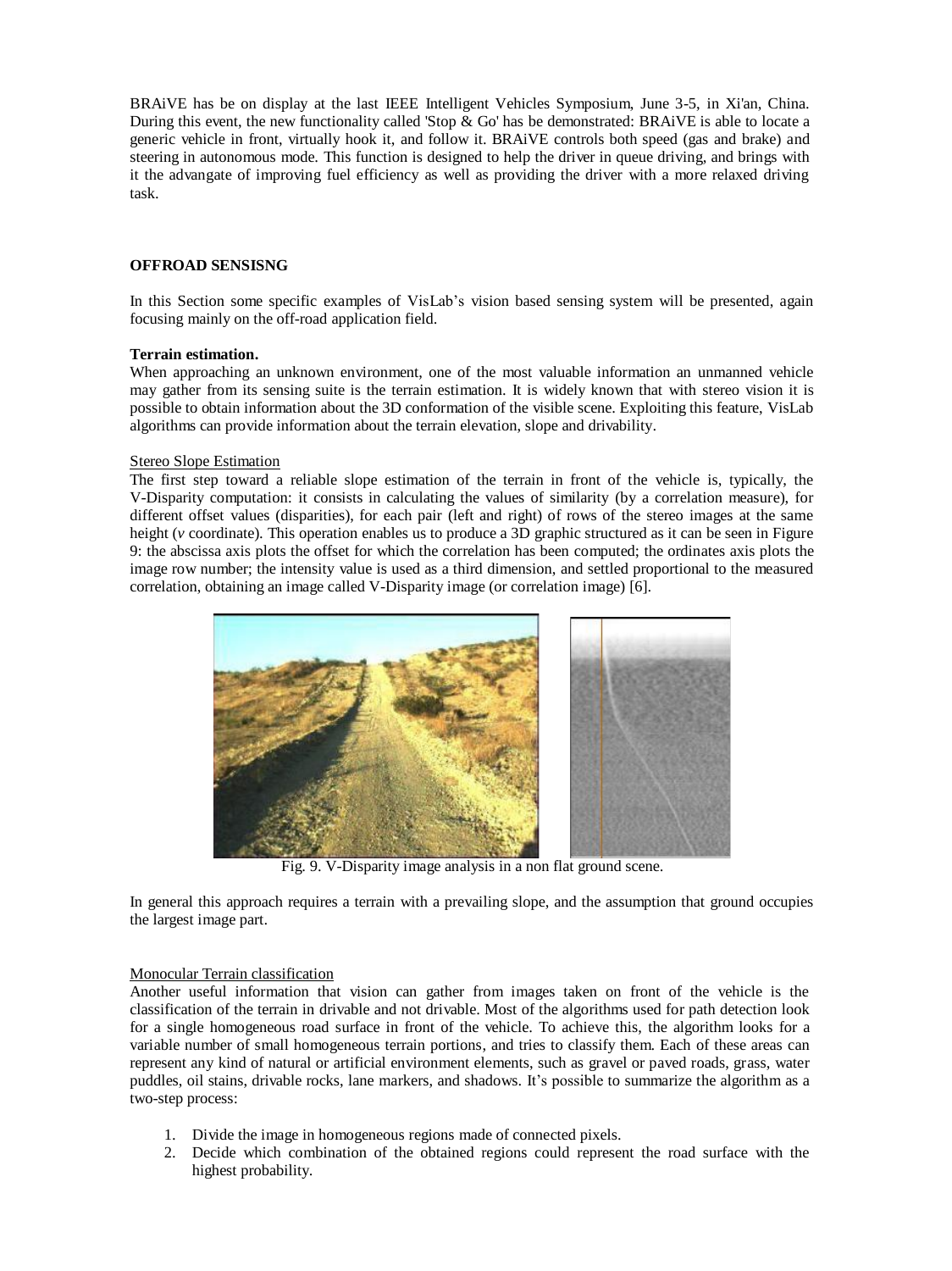Researchers have successfully studied the first step, clustering, using both evolutionary and traditional approaches. However, the usual real-time constraints led to the adoption of a simple—but fast and easily tunable— clustering algorithm as a good tradeoff between performance and computational requirements. The second step falls into the class of decision problems. The decision process we developed tries to minimize the risk of wrong classifications, taking into account the current vehicle state. The underlying idea is that each cluster belongs to the road with a given probability depending only on its own intrinsic properties: homogeneity, size, shape factors, and covered free-space area. Figure 10 shows the clusters classified as road and off-road [7].



Fig. 10. White numbers denote off-road clusters, and yellow numbers denote road clusters. The interest area is limited to the region within 50 meters from the vehicle. This information is obtained from the preliminary processing of the obstacle-detection module.

However, a high probability of being road isn't sufficient, and sometimes not even necessary, to be finally classified as road. In fact, a sensible road classifier's principal goal is to minimize the risk associated with an incorrect classification on the basis of the current vehicle state. The following rule applies to classification decisions: those with higher risks (requiring sudden changes in vehicle behavior) need higher probabilities of being correct before they can be assigned. Decision networks extend Bayesian networks and provide a general methodology for rational decision making that fits the problem of deciding about the set of clusters that belongs to the road surface.

#### Stereo 3D Reconstruction

By stereo vision it is also possible to have a global 3D reconstruction of the terrain visible by the cameras. This algorithm is currently underdevelopment and the implementation details are confidential. However it can be disclosed that the system enforces Disparity Space Image and evolutionary computations. Figure 11 shows an example of off-road terrain estimation.



Fig. 11. 3D terrain estimation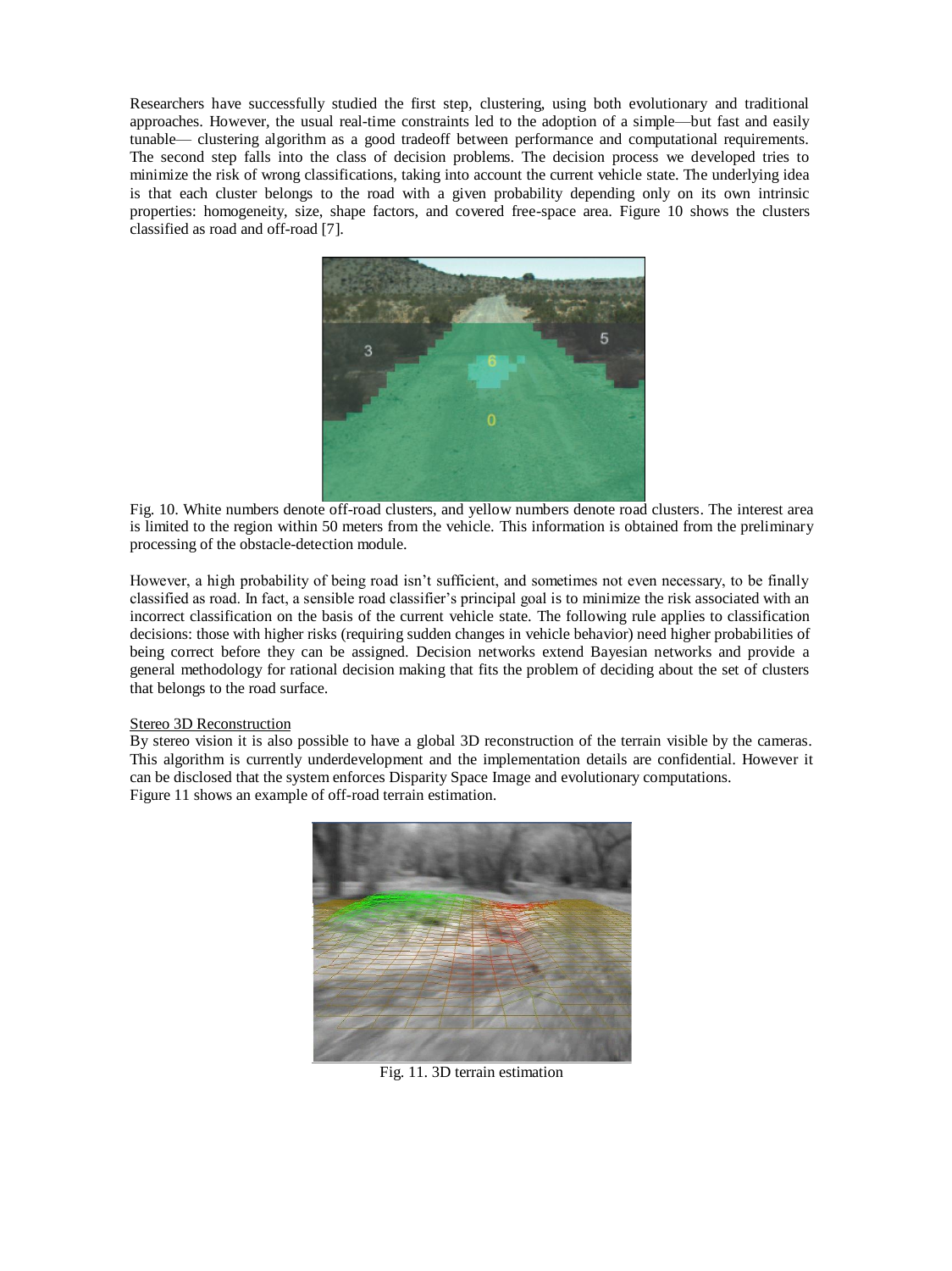## **Off-road obstacle detection.**

Obstacle detection in off-road unstructured environment is particularly challenging since it is not possible to do any assumption on colour, shape, size, of the object to be detected. The only peculiarity of obstacles candidates is their elevation from the ground: any object that emerges significantly from the terrain surface is potentially dangerous for the unmanned vehicle.

VisLab developed several off-road obstacle detector systems, mainly based on 3D stereo reconstruction.

## Thin obstacles

The first step exploits V-Disparity image properties to stabilize images. The V-Disparity images are 3D graphical representations of the similarity measures between left and right image rows depending on the shifts used to compare them. V-Disparity images contain basic information about the ground's position and shape, taking slope changes into consideration. In this way, the system can estimate the vehicle's pitch at the time of acquisition and stabilize images.

As a second step, using the information about the ground, the system addresses the correspondence problem by computing a disparity search image (DSI). The correspondence problem is the process of finding which pixel in the left image matches which pixel in the right image of a stereo image pair. We compute the DSI using small confrontation windows to allow detection of thin obstacles that other sensors missed. We apply a series of filters to the DSI, highlighting disparity concentrations that are detected as obstacles [8]. We compute the obstacle 3D world coordinates via stereo triangulation. Figure 12 shows an example of this process.



Fig. 12. Obstacle detection: the color of the obstacles varies with distance. The image on the right maps the obstacles in a bird's eye view. The camera's field of view is plotted in green.

## **THE VISLAB'S FRAMEWORK: GOLD**

Effective vision-based systems require developers to consider both hardware and software issues. Hardware issues include the computing engine and the sensing technologies—in vision systems, the cameras. Several camera technologies are available: daylight, far infrared (thermal), near IR, or even range cameras. The choice depends mainly on the specific application and cost-benefit analysis. Software issues include the offline development and debugging software and the final system software. A rapid development tool lets programmers focus on their application's specific vision problem without having to tend to other details.

VisLab has developed GOLD to give programmers such a tool [9]. GOLD includes APIs for common tasks such as I/O operations (acquisition from cameras and other sensors, sensor synchronization, network and file management, data graphical display, and so on) and low-level image-processing functions. A user-friendly GUI supports programming.

GOLD was originally conceived as the main engine to detect lanes and obstacles on board the Argo autonomous vehicle. After 15 years of continuous R&D, GOLD has evolved into a framework aimed at providing a complete set of tools for fast development of computer-vision applications. Moreover, GOLD runs the final onboard system. In spite of this complex functionality, GOLD's user-friendly GUI manages all the system applications. For example, you can visualize the data coming from different sensors, such as a stereo camera system or a laser scanner.

The whole system comprises several subsystem layers, which provide the different functionalities to developers. A cleanly defined interface makes it easy to add or remove subsystems, depending on the target project's specific needs. The framework views all applications as plug-ins that developers can easily remove or connect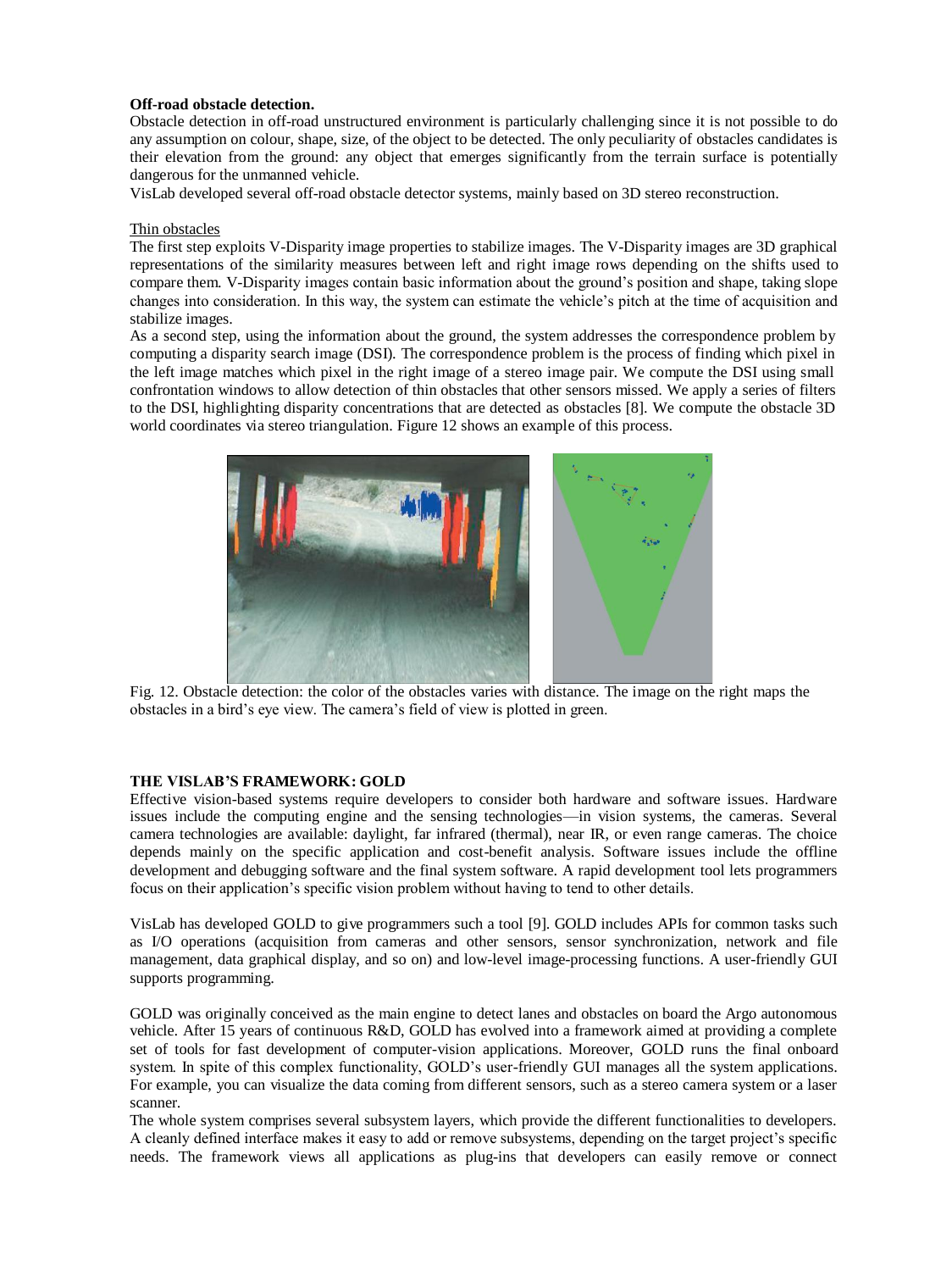independently and port to different platforms. The hardware abstraction layers mask the input device complexities from the programmer. Developers can also easily produce highly interactive, consistent user



Fig 12. The GOLD architecture. The different colors represent software blocks belonging to same logical level.

interfaces through a set of widgets specifically designed to seamlessly integrate with the processing code. A windowing subsystem provides a simple, powerful set of drawing primitives that developers can use to display intermediate and final results during the debugging phases as well as the final output. Figure 11 gives an overview of the underlying architecture.

Originally developed for Linux/Unix platforms, GOLD has been recently successfully ported on MS Windows and MacOS. The programming techniques applied (OO, open source tools, cross platform libraries) will make easier to port GOLD also to other less general purpoise operating systems and hardware platrforms.

#### **CONCLUSIONS**

VisLab has been working on autonomous ground vehicles for more than a decade, being involved in some of the most important and historical events in the field. The experience and knowledge gathered through the years cover basically all the UGV relevant aspect in extreme environment sensing: terrain estimation, terrain classification, path detection, obstacle detection. In particular those experience were made in "out-of -laboratory" condition, where it is necessary to deal with noise, illumination changing, extreme temperatures and where strong real time constrains apply. The more illuminating examples are the 2004 and 2005 DARPA Grand Challenges, as well as the PLS project, that took place in the desert areas of California and Nevada, probably the closest environments to the Moon we have on Heart. This made VisLab one of the most skilled research groups in the world when designing, developing and testing unmanned vehicle with high sensing capabilities and high level of reliability and robustness.

However, this is just the beginning of the VisLab's adventure. Within ERC project VisLab wants to give a strong contribution to the future of unmanned vehicles, proposing new, open and innovative software architecture for better developing and deployment of such systems.